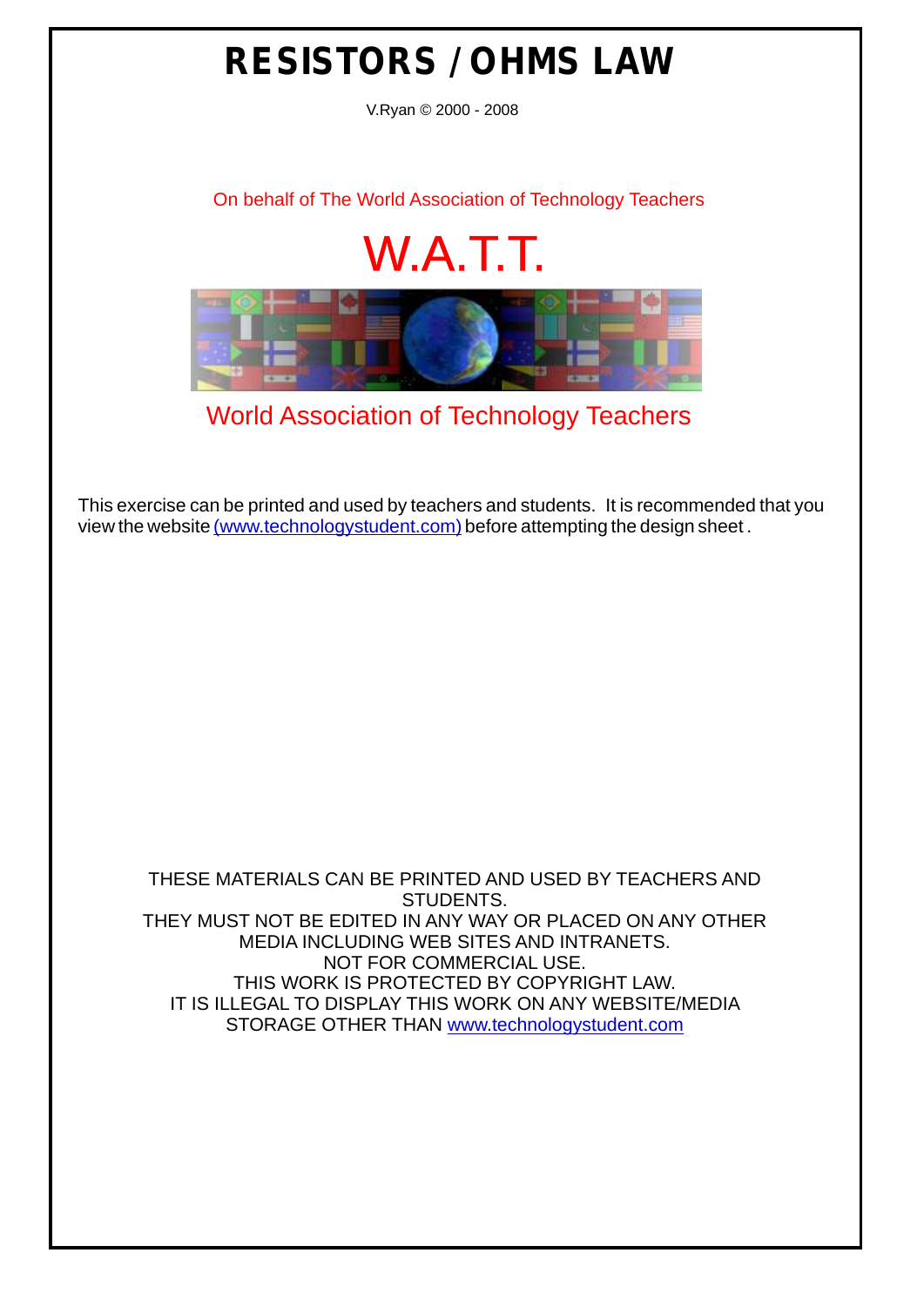## EXAMINATION QUESTIONS - SYSTEMS

V.Ryan © 2009 World Association of Technology

| Yellow 4 | violet 7 | red 00      | red $+/- 2\%$       | $4K7 + -2\%$   |
|----------|----------|-------------|---------------------|----------------|
| green 5  | blue 6   | black none  | $gold +/- 5%$       | $56R + (-5%$   |
| brown 1  | grey 8   | green 00000 | silver $+/-$<br>10% | $1M8 + (-10\%$ |
| orange 3 | orange 3 | orange 000  | none $+/- 20\%$     | $33K+/-20%$    |

1a. Write the values of the following resistors:

| 1st BAND     | 2nd BAND 3rd BAND |               | Value |
|--------------|-------------------|---------------|-------|
| YELLOW       | <b>BLUE</b>       | <b>RED</b>    |       |
| <b>BROWN</b> | <b>GREY</b>       | <b>ORANGE</b> |       |
| <b>GREEN</b> | <b>ORANGE</b>     | <b>BLACK</b>  |       |

1b. Explain why there is a fourth band

2a. Complete the following table:

| 50K means |  |
|-----------|--|
| 5K7 means |  |
| 30R means |  |
| 5R8 means |  |
| 2M2 means |  |
| 1R5 means |  |

Ohm's Law

Provides us with a very important formula for working out current, resistance and voltage (Potential Difference). In order to use this formula properly you must understand SI Units.